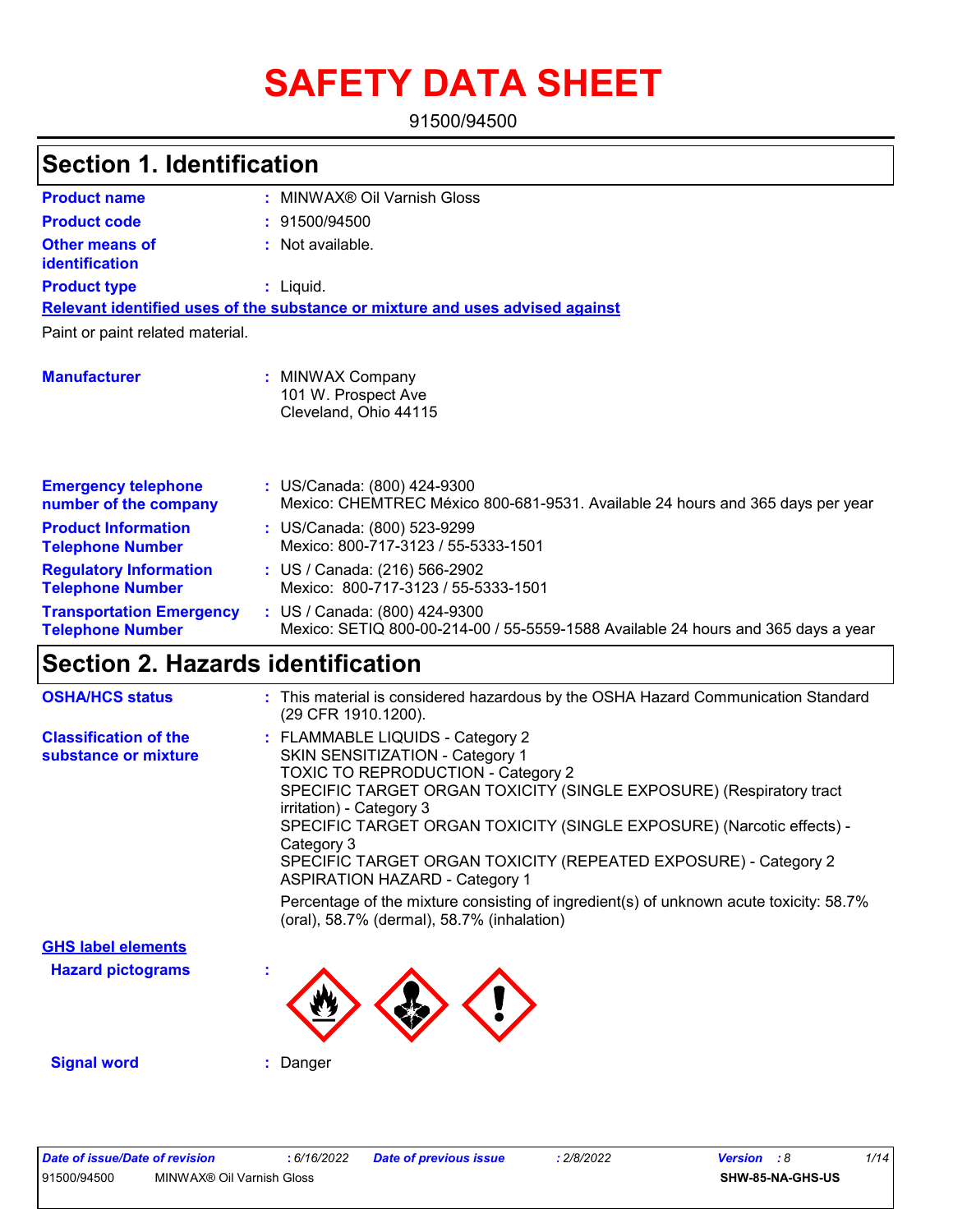## **Section 2. Hazards identification**

| <b>Hazard statements</b>                   | : Highly flammable liquid and vapor.<br>May be fatal if swallowed and enters airways.<br>May cause an allergic skin reaction.<br>May cause respiratory irritation.<br>May cause drowsiness or dizziness.<br>Suspected of damaging fertility or the unborn child.<br>May cause damage to organs through prolonged or repeated exposure.                                                                                                                                                                                                                                                       |
|--------------------------------------------|----------------------------------------------------------------------------------------------------------------------------------------------------------------------------------------------------------------------------------------------------------------------------------------------------------------------------------------------------------------------------------------------------------------------------------------------------------------------------------------------------------------------------------------------------------------------------------------------|
| <b>Precautionary statements</b>            |                                                                                                                                                                                                                                                                                                                                                                                                                                                                                                                                                                                              |
| <b>General</b>                             | : Read label before use. Keep out of reach of children. If medical advice is needed,<br>have product container or label at hand.                                                                                                                                                                                                                                                                                                                                                                                                                                                             |
| <b>Prevention</b>                          | : Obtain special instructions before use. Do not handle until all safety precautions have<br>been read and understood. Wear protective gloves, protective clothing and eye or face<br>protection. Keep away from heat, hot surfaces, sparks, open flames and other ignition<br>sources. No smoking. Use explosion-proof electrical, ventilating or lighting equipment.<br>Use non-sparking tools. Take action to prevent static discharges. Use only outdoors or<br>in a well-ventilated area. Do not breathe vapor. Contaminated work clothing must not<br>be allowed out of the workplace. |
| <b>Response</b>                            | : IF exposed or concerned: Get medical advice or attention. IF INHALED: Remove<br>person to fresh air and keep comfortable for breathing. Call a POISON CENTER or<br>doctor if you feel unwell. IF SWALLOWED: Immediately call a POISON CENTER or<br>doctor. Do NOT induce vomiting. IF ON SKIN (or hair): Take off immediately all<br>contaminated clothing. Rinse skin with water. Wash contaminated clothing before<br>reuse. IF ON SKIN: Wash with plenty of water. If skin irritation or rash occurs: Get<br>medical advice or attention.                                               |
| <b>Storage</b>                             | : Store locked up. Store in a well-ventilated place. Keep container tightly closed. Keep<br>cool.                                                                                                                                                                                                                                                                                                                                                                                                                                                                                            |
| <b>Disposal</b>                            | Dispose of contents and container in accordance with all local, regional, national and<br>international regulations.                                                                                                                                                                                                                                                                                                                                                                                                                                                                         |
| <b>Supplemental label</b><br>elements      | DELAYED EFFECTS FROM LONG TERM OVEREXPOSURE. Contains solvents which<br>can cause permanent brain and nervous system damage. Intentional misuse by<br>deliberately concentrating and inhaling the contents can be harmful or fatal. WARNING:<br>This product contains chemicals known to the State of California to cause cancer and<br>birth defects or other reproductive harm.                                                                                                                                                                                                            |
|                                            | Please refer to the SDS for additional information. Keep out of reach of children. Do not<br>transfer contents to other containers for storage.                                                                                                                                                                                                                                                                                                                                                                                                                                              |
| <b>Hazards not otherwise</b><br>classified | : None known.                                                                                                                                                                                                                                                                                                                                                                                                                                                                                                                                                                                |

## **Section 3. Composition/information on ingredients**

| Substance/mixture     | : Mixture        |
|-----------------------|------------------|
| <b>Other means of</b> | : Not available. |
| <b>identification</b> |                  |

#### **CAS number/other identifiers**

| <b>Ingredient name</b>            | % by weight | <b>CAS number</b> |
|-----------------------------------|-------------|-------------------|
| Lt. Aliphatic Hydrocarbon Solvent | I≥25 - ≤50  | 64742-89-8        |
| Light Aliphatic Hydrocarbon       | 210 - ≤25   | 64742-47-8        |
| Zirconium 2-Ethylhexanoate        | $\leq$ 0.3  | 22464-99-9        |
| Methyl Ethyl Ketoxime             | $\leq$ 0.3  | 96-29-7           |

Any concentration shown as a range is to protect confidentiality or is due to batch variation.

**There are no additional ingredients present which, within the current knowledge of the supplier and in the concentrations applicable, are classified and hence require reporting in this section.**

#### **Occupational exposure limits, if available, are listed in Section 8.**

| Date of issue/Date of revision |                           | 6/16/2022 | Date of previous issue | 2/8/2022 | <b>Version</b> : 8 |                  | 2/14 |
|--------------------------------|---------------------------|-----------|------------------------|----------|--------------------|------------------|------|
| 91500/94500                    | MINWAX® Oil Varnish Gloss |           |                        |          |                    | SHW-85-NA-GHS-US |      |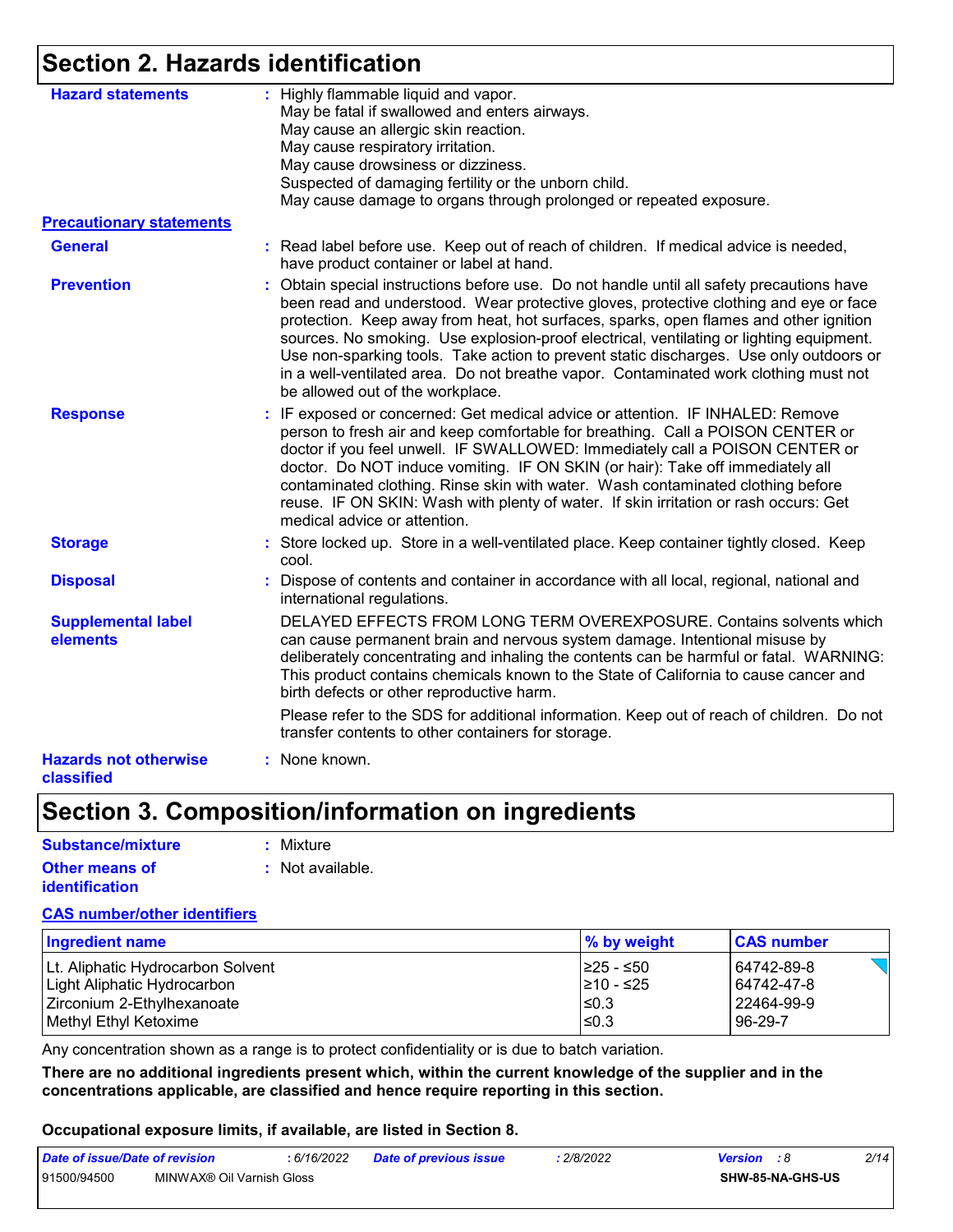## **Section 4. First aid measures**

| <b>Description of necessary first aid measures</b> |                                                                                                                                                                                                                                                                                                                                                                                                                                                                                                                                                                                                                                                                                                                                                         |  |  |  |  |
|----------------------------------------------------|---------------------------------------------------------------------------------------------------------------------------------------------------------------------------------------------------------------------------------------------------------------------------------------------------------------------------------------------------------------------------------------------------------------------------------------------------------------------------------------------------------------------------------------------------------------------------------------------------------------------------------------------------------------------------------------------------------------------------------------------------------|--|--|--|--|
| <b>Eye contact</b>                                 | : Immediately flush eyes with plenty of water, occasionally lifting the upper and lower<br>eyelids. Check for and remove any contact lenses. Continue to rinse for at least 10<br>minutes. Get medical attention following exposure or if feeling unwell.                                                                                                                                                                                                                                                                                                                                                                                                                                                                                               |  |  |  |  |
| <b>Inhalation</b>                                  | : Remove victim to fresh air and keep at rest in a position comfortable for breathing. If it<br>is suspected that fumes are still present, the rescuer should wear an appropriate mask<br>or self-contained breathing apparatus. If not breathing, if breathing is irregular or if<br>respiratory arrest occurs, provide artificial respiration or oxygen by trained personnel. It<br>may be dangerous to the person providing aid to give mouth-to-mouth resuscitation.<br>Get medical attention. If necessary, call a poison center or physician. If unconscious,<br>place in recovery position and get medical attention immediately. Maintain an open<br>airway. Loosen tight clothing such as a collar, tie, belt or waistband.                    |  |  |  |  |
| <b>Skin contact</b>                                | : Wash with plenty of soap and water. Remove contaminated clothing and shoes. Wash<br>contaminated clothing thoroughly with water before removing it, or wear gloves.<br>Continue to rinse for at least 10 minutes. Get medical attention. In the event of any<br>complaints or symptoms, avoid further exposure. Wash clothing before reuse. Clean<br>shoes thoroughly before reuse.                                                                                                                                                                                                                                                                                                                                                                   |  |  |  |  |
| <b>Ingestion</b>                                   | : Get medical attention immediately. Call a poison center or physician. Wash out mouth<br>with water. Remove dentures if any. If material has been swallowed and the exposed<br>person is conscious, give small quantities of water to drink. Stop if the exposed person<br>feels sick as vomiting may be dangerous. Aspiration hazard if swallowed. Can enter<br>lungs and cause damage. Do not induce vomiting. If vomiting occurs, the head should<br>be kept low so that vomit does not enter the lungs. Never give anything by mouth to an<br>unconscious person. If unconscious, place in recovery position and get medical<br>attention immediately. Maintain an open airway. Loosen tight clothing such as a collar,<br>tie, belt or waistband. |  |  |  |  |

#### **Most important symptoms/effects, acute and delayed**

#### **Potential acute health effects**

| <b>Eye contact</b>                  | : No known significant effects or critical hazards.                                                                                                                                                                                                                     |
|-------------------------------------|-------------------------------------------------------------------------------------------------------------------------------------------------------------------------------------------------------------------------------------------------------------------------|
| <b>Inhalation</b>                   | : Can cause central nervous system (CNS) depression. May cause drowsiness or<br>dizziness. May cause respiratory irritation.                                                                                                                                            |
| <b>Skin contact</b>                 | : May cause an allergic skin reaction.                                                                                                                                                                                                                                  |
| <b>Ingestion</b>                    | : Can cause central nervous system (CNS) depression. May be fatal if swallowed and<br>enters airways.                                                                                                                                                                   |
| <b>Over-exposure signs/symptoms</b> |                                                                                                                                                                                                                                                                         |
| <b>Eye contact</b>                  | : No specific data.                                                                                                                                                                                                                                                     |
| <b>Inhalation</b>                   | : Adverse symptoms may include the following:<br>respiratory tract irritation<br>coughing<br>nausea or vomiting<br>headache<br>drowsiness/fatigue<br>dizziness/vertigo<br>unconsciousness<br>reduced fetal weight<br>increase in fetal deaths<br>skeletal malformations |
| <b>Skin contact</b>                 | : Adverse symptoms may include the following:<br>irritation<br>redness<br>reduced fetal weight<br>increase in fetal deaths<br>skeletal malformations                                                                                                                    |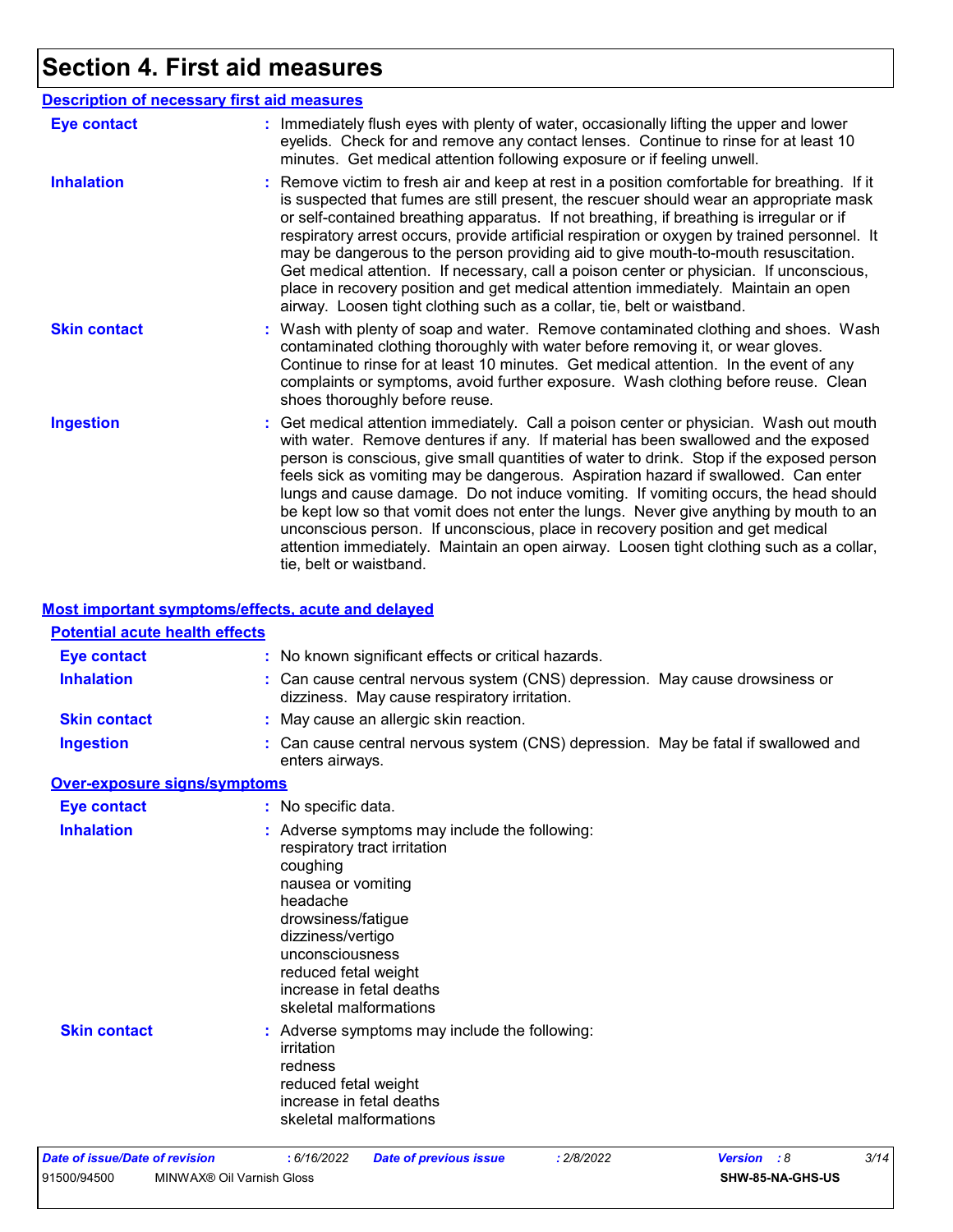### **Section 4. First aid measures**

| <b>Ingestion</b> | : Adverse symptoms may include the following: |
|------------------|-----------------------------------------------|
|                  | nausea or vomiting                            |
|                  | reduced fetal weight                          |
|                  | increase in fetal deaths                      |
|                  | skeletal malformations                        |
|                  |                                               |

**Protection of first-aiders :** No action shall be taken involving any personal risk or without suitable training. If it is suspected that fumes are still present, the rescuer should wear an appropriate mask or self-contained breathing apparatus. It may be dangerous to the person providing aid to give mouth-to-mouth resuscitation. Wash contaminated clothing thoroughly with water before removing it, or wear gloves. **Notes to physician <b>:** Treat symptomatically. Contact poison treatment specialist immediately if large quantities have been ingested or inhaled. **Specific treatments :** No specific treatment. **Indication of immediate medical attention and special treatment needed, if necessary**

**See toxicological information (Section 11)**

### **Section 5. Fire-fighting measures**

| <b>Extinguishing media</b>                               |                                                                                                                                                                                                                                                                                                                                                                                                                                 |
|----------------------------------------------------------|---------------------------------------------------------------------------------------------------------------------------------------------------------------------------------------------------------------------------------------------------------------------------------------------------------------------------------------------------------------------------------------------------------------------------------|
| <b>Suitable extinguishing</b><br>media                   | : Use dry chemical, $CO2$ , water spray (fog) or foam.                                                                                                                                                                                                                                                                                                                                                                          |
| <b>Unsuitable extinguishing</b><br>media                 | : Do not use water jet.                                                                                                                                                                                                                                                                                                                                                                                                         |
| <b>Specific hazards arising</b><br>from the chemical     | : Highly flammable liquid and vapor. Runoff to sewer may create fire or explosion hazard.<br>In a fire or if heated, a pressure increase will occur and the container may burst, with the<br>risk of a subsequent explosion. The vapor/gas is heavier than air and will spread along<br>the ground. Vapors may accumulate in low or confined areas or travel a considerable<br>distance to a source of ignition and flash back. |
| <b>Hazardous thermal</b><br>decomposition products       | Decomposition products may include the following materials:<br>carbon dioxide<br>carbon monoxide                                                                                                                                                                                                                                                                                                                                |
| <b>Special protective actions</b><br>for fire-fighters   | : Promptly isolate the scene by removing all persons from the vicinity of the incident if<br>there is a fire. No action shall be taken involving any personal risk or without suitable<br>training. Move containers from fire area if this can be done without risk. Use water<br>spray to keep fire-exposed containers cool.                                                                                                   |
| <b>Special protective</b><br>equipment for fire-fighters | : Fire-fighters should wear appropriate protective equipment and self-contained breathing<br>apparatus (SCBA) with a full face-piece operated in positive pressure mode.                                                                                                                                                                                                                                                        |

### **Section 6. Accidental release measures**

| <b>Personal precautions, protective equipment and emergency procedures</b> |                                                                                                                                                                                                                                                                                                                                                                                                                                                                                                 |  |  |  |  |
|----------------------------------------------------------------------------|-------------------------------------------------------------------------------------------------------------------------------------------------------------------------------------------------------------------------------------------------------------------------------------------------------------------------------------------------------------------------------------------------------------------------------------------------------------------------------------------------|--|--|--|--|
| For non-emergency<br>personnel                                             | : No action shall be taken involving any personal risk or without suitable training.<br>Evacuate surrounding areas. Keep unnecessary and unprotected personnel from<br>entering. Do not touch or walk through spilled material. Shut off all ignition sources.<br>No flares, smoking or flames in hazard area. Avoid breathing vapor or mist. Provide<br>adequate ventilation. Wear appropriate respirator when ventilation is inadequate. Put<br>on appropriate personal protective equipment. |  |  |  |  |
| For emergency responders                                                   | : If specialized clothing is required to deal with the spillage, take note of any information in<br>Section 8 on suitable and unsuitable materials. See also the information in "For non-<br>emergency personnel".                                                                                                                                                                                                                                                                              |  |  |  |  |

| Date of issue/Date of revision |                           | : 6/16/2022 | <b>Date of previous issue</b> | 2/8/2022 | <b>Version</b> : 8 |                         | 4/14 |
|--------------------------------|---------------------------|-------------|-------------------------------|----------|--------------------|-------------------------|------|
| 91500/94500                    | MINWAX® Oil Varnish Gloss |             |                               |          |                    | <b>SHW-85-NA-GHS-US</b> |      |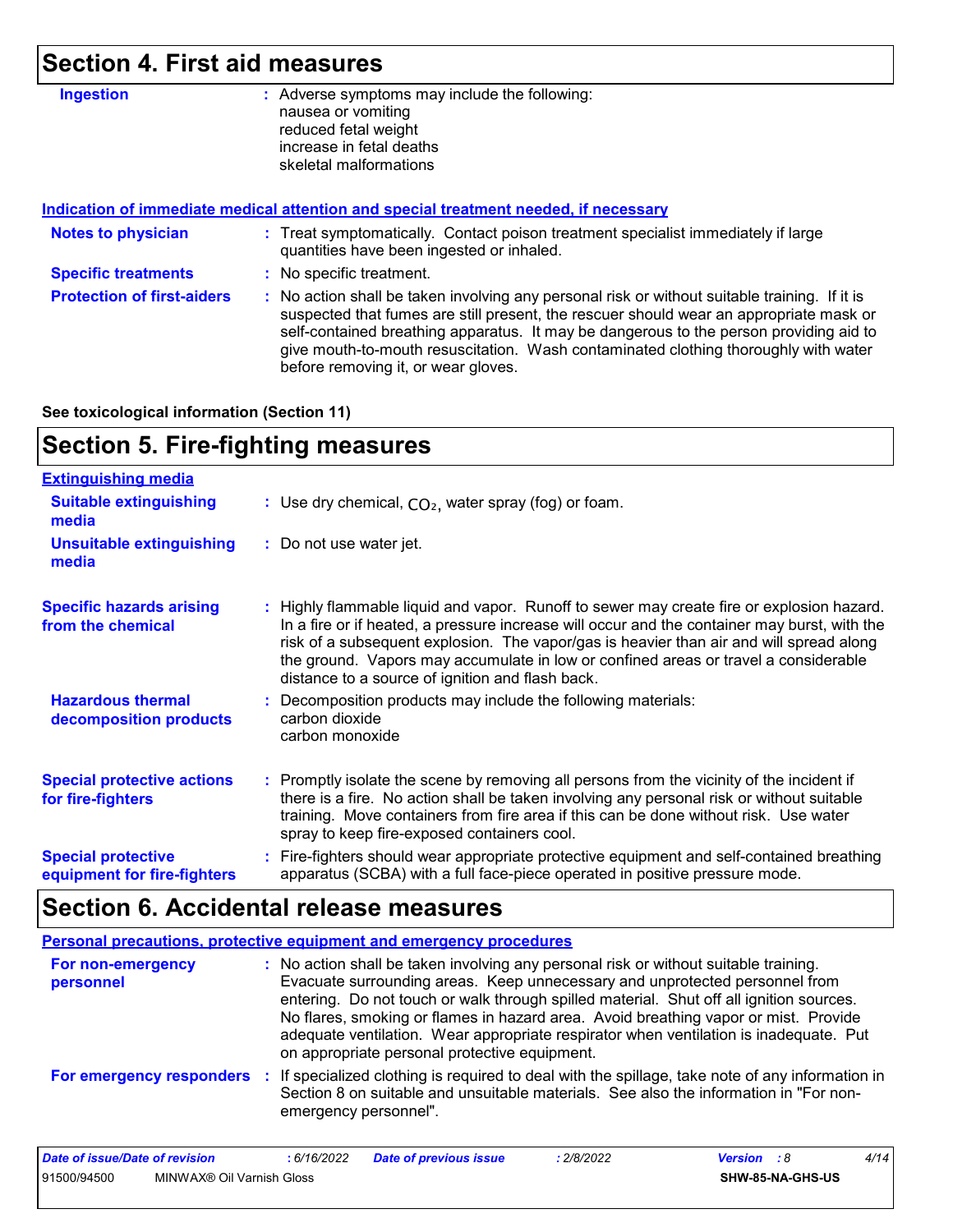| <b>Environmental precautions</b>                             | : Avoid dispersal of spilled material and runoff and contact with soil, waterways, drains<br>and sewers. Inform the relevant authorities if the product has caused environmental<br>pollution (sewers, waterways, soil or air).                                                                                                                                                                                                                                                                                                                                                                                                                                                                                                                                      |
|--------------------------------------------------------------|----------------------------------------------------------------------------------------------------------------------------------------------------------------------------------------------------------------------------------------------------------------------------------------------------------------------------------------------------------------------------------------------------------------------------------------------------------------------------------------------------------------------------------------------------------------------------------------------------------------------------------------------------------------------------------------------------------------------------------------------------------------------|
| <b>Methods and materials for containment and cleaning up</b> |                                                                                                                                                                                                                                                                                                                                                                                                                                                                                                                                                                                                                                                                                                                                                                      |
| <b>Small spill</b>                                           | : Stop leak if without risk. Move containers from spill area. Use spark-proof tools and<br>explosion-proof equipment. Dilute with water and mop up if water-soluble. Alternatively,<br>or if water-insoluble, absorb with an inert dry material and place in an appropriate waste<br>disposal container. Dispose of via a licensed waste disposal contractor.                                                                                                                                                                                                                                                                                                                                                                                                        |
| <b>Large spill</b>                                           | : Stop leak if without risk. Move containers from spill area. Use spark-proof tools and<br>explosion-proof equipment. Approach release from upwind. Prevent entry into sewers,<br>water courses, basements or confined areas. Wash spillages into an effluent treatment<br>plant or proceed as follows. Contain and collect spillage with non-combustible,<br>absorbent material e.g. sand, earth, vermiculite or diatomaceous earth and place in<br>container for disposal according to local regulations (see Section 13). Dispose of via a<br>licensed waste disposal contractor. Contaminated absorbent material may pose the<br>same hazard as the spilled product. Note: see Section 1 for emergency contact<br>information and Section 13 for waste disposal. |

## **Section 7. Handling and storage**

| <b>Precautions for safe handling</b>                                             |                                                                                                                                                                                                                                                                                                                                                                                                                                                                                                                                                                                                                                                                                                                                                                                                                                                                                                                                                                                                                                                                                                                                                                      |
|----------------------------------------------------------------------------------|----------------------------------------------------------------------------------------------------------------------------------------------------------------------------------------------------------------------------------------------------------------------------------------------------------------------------------------------------------------------------------------------------------------------------------------------------------------------------------------------------------------------------------------------------------------------------------------------------------------------------------------------------------------------------------------------------------------------------------------------------------------------------------------------------------------------------------------------------------------------------------------------------------------------------------------------------------------------------------------------------------------------------------------------------------------------------------------------------------------------------------------------------------------------|
| <b>Protective measures</b>                                                       | : Put on appropriate personal protective equipment (see Section 8). Persons with a<br>history of skin sensitization problems should not be employed in any process in which<br>this product is used. Avoid exposure - obtain special instructions before use. Avoid<br>exposure during pregnancy. Do not handle until all safety precautions have been read<br>and understood. Do not get in eyes or on skin or clothing. Do not breathe vapor or mist.<br>Do not swallow. Use only with adequate ventilation. Wear appropriate respirator when<br>ventilation is inadequate. Do not enter storage areas and confined spaces unless<br>adequately ventilated. Keep in the original container or an approved alternative made<br>from a compatible material, kept tightly closed when not in use. Store and use away<br>from heat, sparks, open flame or any other ignition source. Use explosion-proof<br>electrical (ventilating, lighting and material handling) equipment. Use only non-sparking<br>tools. Take precautionary measures against electrostatic discharges. Empty containers<br>retain product residue and can be hazardous. Do not reuse container. |
| <b>Advice on general</b><br>occupational hygiene                                 | : Eating, drinking and smoking should be prohibited in areas where this material is<br>handled, stored and processed. Workers should wash hands and face before eating,<br>drinking and smoking. Remove contaminated clothing and protective equipment before<br>entering eating areas. See also Section 8 for additional information on hygiene<br>measures.                                                                                                                                                                                                                                                                                                                                                                                                                                                                                                                                                                                                                                                                                                                                                                                                        |
| <b>Conditions for safe storage,</b><br>including any<br><b>incompatibilities</b> | Store in accordance with local regulations. Store in a segregated and approved area.<br>Store in original container protected from direct sunlight in a dry, cool and well-ventilated<br>area, away from incompatible materials (see Section 10) and food and drink. Store<br>locked up. Eliminate all ignition sources. Separate from oxidizing materials. Keep<br>container tightly closed and sealed until ready for use. Containers that have been<br>opened must be carefully resealed and kept upright to prevent leakage. Do not store in<br>unlabeled containers. Use appropriate containment to avoid environmental<br>contamination. See Section 10 for incompatible materials before handling or use.                                                                                                                                                                                                                                                                                                                                                                                                                                                     |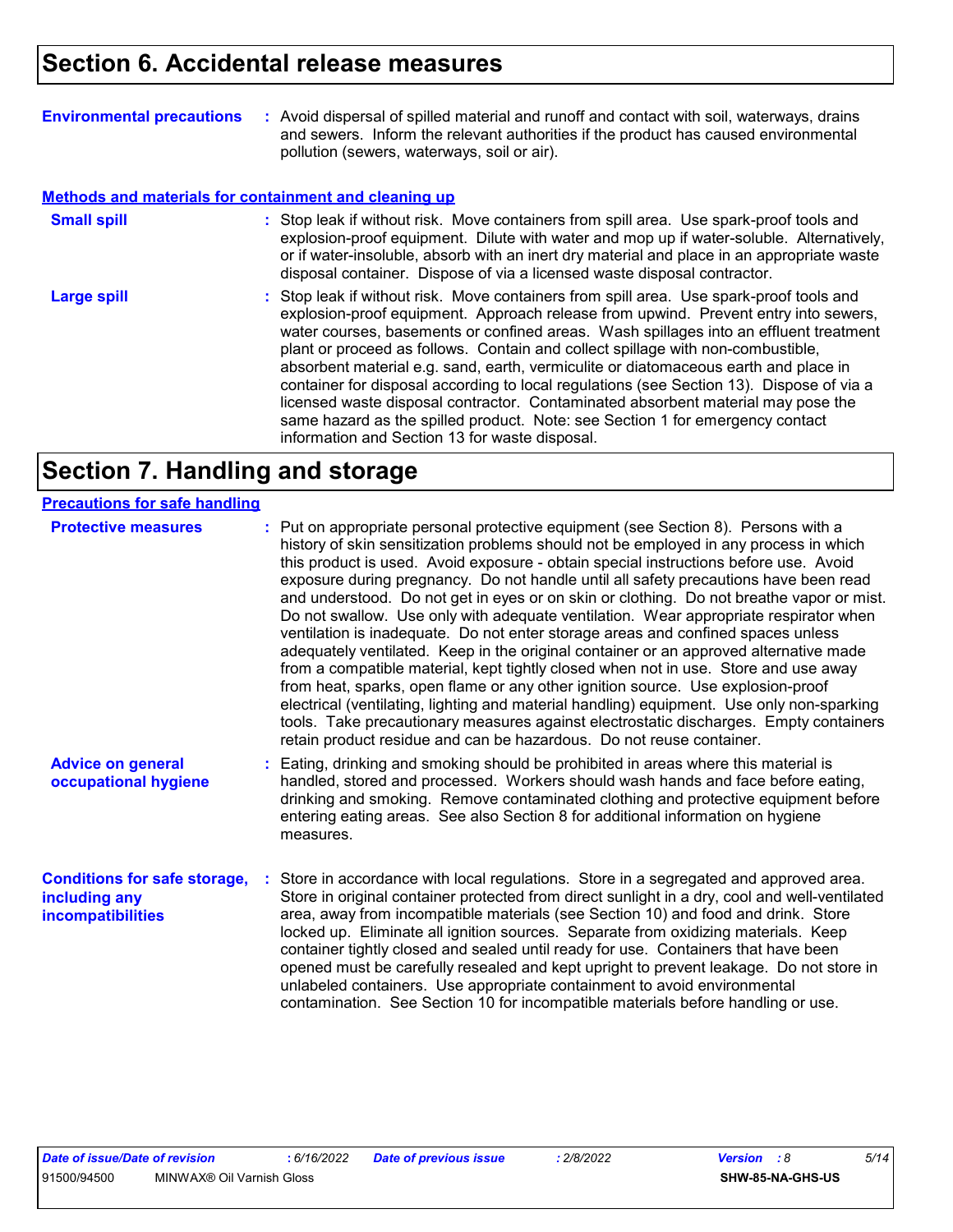## **Section 8. Exposure controls/personal protection**

#### **Control parameters**

**Occupational exposure limits (OSHA United States)**

| <b>Ingredient name</b>                                           | CAS#                     | <b>Exposure limits</b>                                                                                                                                                                                                                                                                                                                                              |
|------------------------------------------------------------------|--------------------------|---------------------------------------------------------------------------------------------------------------------------------------------------------------------------------------------------------------------------------------------------------------------------------------------------------------------------------------------------------------------|
| Lt. Aliphatic Hydrocarbon Solvent<br>Light Aliphatic Hydrocarbon | 64742-89-8<br>64742-47-8 | None.<br>ACGIH TLV (United States, 1/2021).<br>Absorbed through skin.<br>TWA: 200 mg/m <sup>3</sup> , (as total hydrocarbon<br>vapor) 8 hours.                                                                                                                                                                                                                      |
| Zirconium 2-Ethylhexanoate                                       | 22464-99-9               | ACGIH TLV (United States, 1/2021).<br>TWA: 5 mg/m <sup>3</sup> , (as Zr) 8 hours.<br>STEL: 10 mg/m <sup>3</sup> , (as Zr) 15 minutes.<br>NIOSH REL (United States, 10/2020).<br>TWA: $5 \text{ mg/m}^3$ , (as Zr) 10 hours.<br>STEL: 10 mg/m <sup>3</sup> , (as Zr) 15 minutes.<br>OSHA PEL (United States, 5/2018).<br>TWA: 5 mg/m <sup>3</sup> , (as Zr) 8 hours. |
| Methyl Ethyl Ketoxime                                            | 96-29-7                  | OARS WEEL (United States, 1/2021). Skin<br>sensitizer.<br>TWA: 10 ppm 8 hours.                                                                                                                                                                                                                                                                                      |

#### **Occupational exposure limits (Canada)**

| <b>Ingredient name</b>                            | CAS#       | <b>Exposure limits</b>                                                                                                                                                                                                                                                                                                                                                                                                                                                                                                                                                                                            |
|---------------------------------------------------|------------|-------------------------------------------------------------------------------------------------------------------------------------------------------------------------------------------------------------------------------------------------------------------------------------------------------------------------------------------------------------------------------------------------------------------------------------------------------------------------------------------------------------------------------------------------------------------------------------------------------------------|
| Petroleum refining, hydrotreated light distillate | 64742-47-8 | <b>CA British Columbia Provincial (Canada,</b><br>6/2021). Absorbed through skin.<br>TWA: 200 mg/m <sup>3</sup> , (as total hydrocarbon<br>vapour) 8 hours.<br>CA Alberta Provincial (Canada, 6/2018).<br>Absorbed through skin.<br>8 hrs OEL: 200 mg/m <sup>3</sup> , (as total hydrocarbon<br>vapour) 8 hours.<br>CA Ontario Provincial (Canada, 6/2019).<br>Absorbed through skin.<br>TWA: 200 mg/m <sup>3</sup> , (as total hydrocarbon<br>vapour) 8 hours.                                                                                                                                                   |
| Zirconium 2-Ethylhexanoate                        | 22464-99-9 | CA Alberta Provincial (Canada, 6/2018).<br>8 hrs OEL: 5 mg/m <sup>3</sup> , (as Zr) 8 hours.<br>15 min OEL: 10 mg/m <sup>3</sup> , (as Zr) 15 minutes.<br><b>CA British Columbia Provincial (Canada,</b><br>6/2021).<br>TWA: $5 \text{ mg/m}^3$ , (as Zr) 8 hours.<br>STEL: 10 mg/m <sup>3</sup> , (as Zr) 15 minutes.<br>CA Quebec Provincial (Canada, 6/2021).<br>TWAEV: $5 \text{ mg/m}^3$ , (as Zr) 8 hours.<br>STEV: 10 mg/m <sup>3</sup> , (as Zr) 15 minutes.<br>CA Ontario Provincial (Canada, 6/2019).<br>STEL: 10 mg/m <sup>3</sup> , (as Zr) 15 minutes.<br>TWA: $5 \text{ mg/m}^3$ , (as Zr) 8 hours. |
| Methyl Ethyl Ketoxime                             | 96-29-7    | OARS WEEL (United States, 1/2021). Skin<br>sensitizer.<br>TWA: 10 ppm 8 hours.                                                                                                                                                                                                                                                                                                                                                                                                                                                                                                                                    |

**Occupational exposure limits (Mexico)**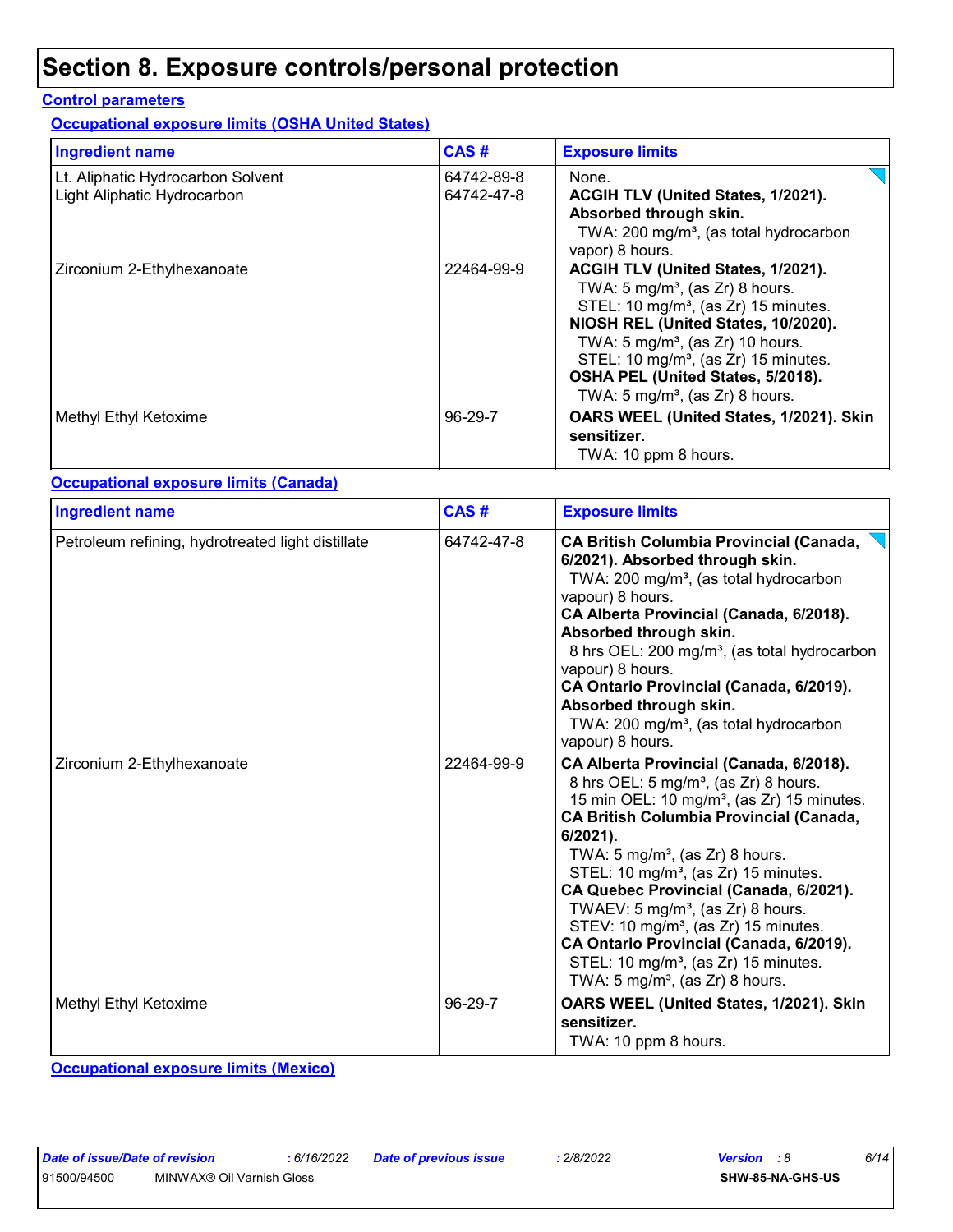# **Section 8. Exposure controls/personal protection**

|                             | CAS#       | <b>Exposure limits</b>                                                                                                                       |
|-----------------------------|------------|----------------------------------------------------------------------------------------------------------------------------------------------|
| Light Aliphatic Hydrocarbon | 64742-47-8 | <b>ACGIH TLV (United States, 1/2021).</b><br>Absorbed through skin.<br>TWA: 200 mg/m <sup>3</sup> , (as total hydrocarbon<br>vapor) 8 hours. |
| Zirconium 2-Ethylhexanoate  | 22464-99-9 | NOM-010-STPS-2014 (Mexico, 4/2016).<br>TWA: $5 \text{ mg/m}^3$ , (as Zr) 8 hours.<br>STEL: 10 mg/m <sup>3</sup> , (as Zr) 15 minutes.        |

| <b>Appropriate engineering</b><br>controls       | : Use only with adequate ventilation. Use process enclosures, local exhaust ventilation or<br>other engineering controls to keep worker exposure to airborne contaminants below any<br>recommended or statutory limits. The engineering controls also need to keep gas,<br>vapor or dust concentrations below any lower explosive limits. Use explosion-proof<br>ventilation equipment.                                                                                                                                                                                                                              |
|--------------------------------------------------|----------------------------------------------------------------------------------------------------------------------------------------------------------------------------------------------------------------------------------------------------------------------------------------------------------------------------------------------------------------------------------------------------------------------------------------------------------------------------------------------------------------------------------------------------------------------------------------------------------------------|
| <b>Environmental exposure</b><br><b>controls</b> | Emissions from ventilation or work process equipment should be checked to ensure<br>they comply with the requirements of environmental protection legislation. In some<br>cases, fume scrubbers, filters or engineering modifications to the process equipment<br>will be necessary to reduce emissions to acceptable levels.                                                                                                                                                                                                                                                                                        |
| <b>Individual protection measures</b>            |                                                                                                                                                                                                                                                                                                                                                                                                                                                                                                                                                                                                                      |
| <b>Hygiene measures</b>                          | Wash hands, forearms and face thoroughly after handling chemical products, before<br>eating, smoking and using the lavatory and at the end of the working period.<br>Appropriate techniques should be used to remove potentially contaminated clothing.<br>Contaminated work clothing should not be allowed out of the workplace. Wash<br>contaminated clothing before reusing. Ensure that eyewash stations and safety<br>showers are close to the workstation location.                                                                                                                                            |
| <b>Eye/face protection</b>                       | Safety eyewear complying with an approved standard should be used when a risk<br>assessment indicates this is necessary to avoid exposure to liquid splashes, mists,<br>gases or dusts. If contact is possible, the following protection should be worn, unless<br>the assessment indicates a higher degree of protection: safety glasses with side-<br>shields.                                                                                                                                                                                                                                                     |
| <b>Skin protection</b>                           |                                                                                                                                                                                                                                                                                                                                                                                                                                                                                                                                                                                                                      |
| <b>Hand protection</b>                           | Chemical-resistant, impervious gloves complying with an approved standard should be<br>worn at all times when handling chemical products if a risk assessment indicates this is<br>necessary. Considering the parameters specified by the glove manufacturer, check<br>during use that the gloves are still retaining their protective properties. It should be<br>noted that the time to breakthrough for any glove material may be different for different<br>glove manufacturers. In the case of mixtures, consisting of several substances, the<br>protection time of the gloves cannot be accurately estimated. |
| <b>Body protection</b>                           | Personal protective equipment for the body should be selected based on the task being<br>÷.<br>performed and the risks involved and should be approved by a specialist before<br>handling this product. When there is a risk of ignition from static electricity, wear anti-<br>static protective clothing. For the greatest protection from static discharges, clothing<br>should include anti-static overalls, boots and gloves.                                                                                                                                                                                   |
| <b>Other skin protection</b>                     | Appropriate footwear and any additional skin protection measures should be selected<br>based on the task being performed and the risks involved and should be approved by a<br>specialist before handling this product.                                                                                                                                                                                                                                                                                                                                                                                              |
| <b>Respiratory protection</b>                    | Based on the hazard and potential for exposure, select a respirator that meets the<br>appropriate standard or certification. Respirators must be used according to a<br>respiratory protection program to ensure proper fitting, training, and other important<br>aspects of use.                                                                                                                                                                                                                                                                                                                                    |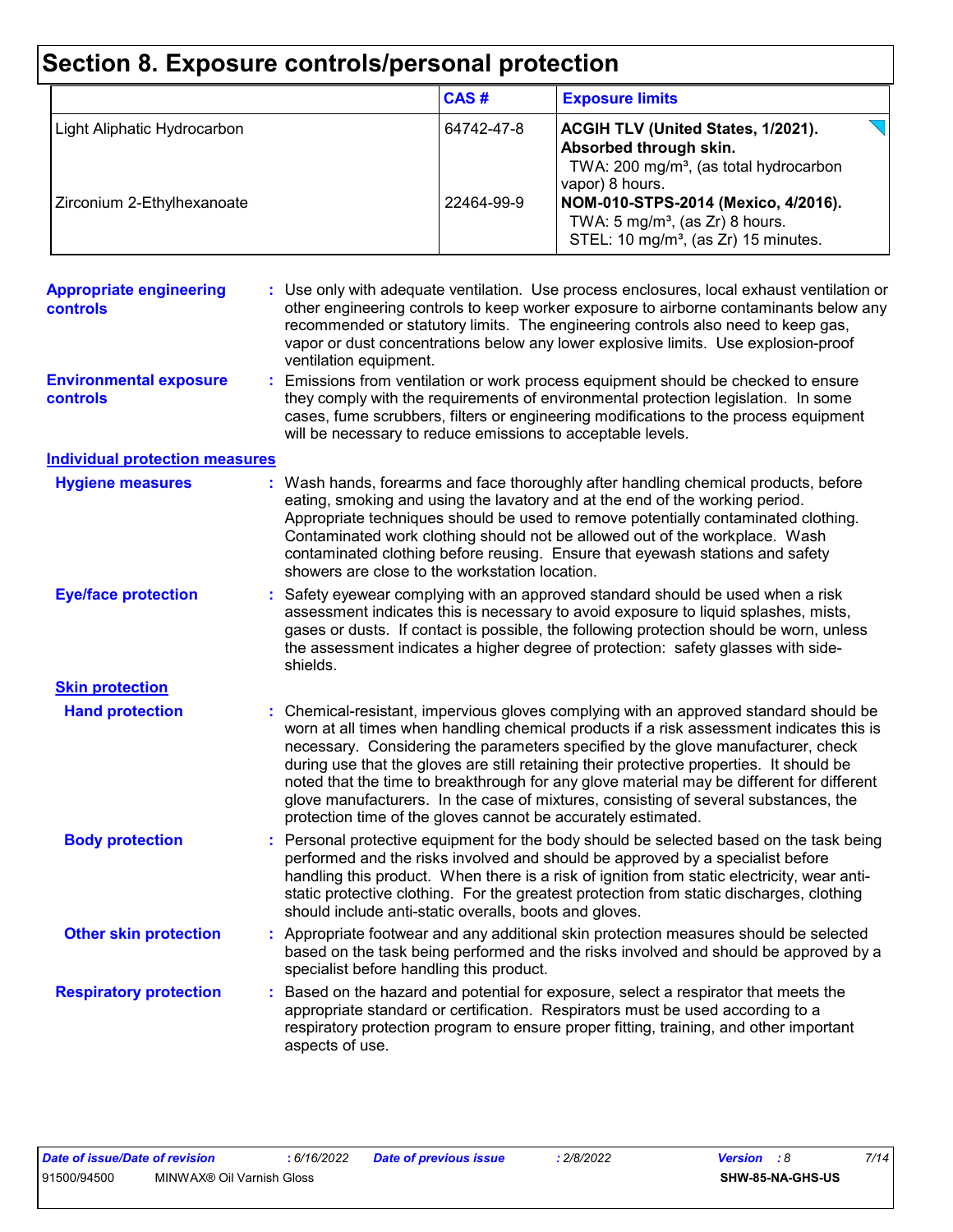## **Section 9. Physical and chemical properties**

The conditions of measurement of all properties are at standard temperature and pressure unless otherwise indicated.

| <b>Appearance</b>                                                 |                                                                |
|-------------------------------------------------------------------|----------------------------------------------------------------|
| <b>Physical state</b>                                             | $:$ Liquid.                                                    |
| <b>Color</b>                                                      | Not available.                                                 |
| <b>Odor</b>                                                       | Not available.                                                 |
| <b>Odor threshold</b>                                             | Not available.                                                 |
| рH                                                                | Not applicable.                                                |
| <b>Melting point/freezing point</b>                               | : Not available.                                               |
| <b>Boiling point, initial boiling</b><br>point, and boiling range | : $115^{\circ}$ C (239 $^{\circ}$ F)                           |
| <b>Flash point</b>                                                | : Closed cup: 13°C (55.4°F) [Pensky-Martens Closed Cup]        |
| <b>Evaporation rate</b>                                           | 1.5 (butyl acetate = 1)                                        |
| <b>Flammability</b>                                               | Not available.                                                 |
| Lower and upper explosion<br>limit/flammability limit             | $:$ Lower: $0.9\%$<br>Upper: 6%                                |
| <b>Vapor pressure</b>                                             | : $1.6$ kPa (12 mm Hg)                                         |
| <b>Relative vapor density</b>                                     | : $4.1$ [Air = 1]                                              |
| <b>Relative density</b>                                           | : 0.84                                                         |
| <b>Solubility</b>                                                 | Not available.                                                 |
| <b>Partition coefficient: n-</b><br>octanol/water                 | : Not applicable.                                              |
| <b>Auto-ignition temperature</b>                                  | : Not available.                                               |
| <b>Decomposition temperature</b>                                  | : Not available.                                               |
| <b>Viscosity</b>                                                  | Kinematic (40°C (104°F)): <20.5 mm <sup>2</sup> /s (<20.5 cSt) |
| <b>Molecular weight</b>                                           | Not applicable.                                                |
| <b>Aerosol product</b>                                            |                                                                |
| <b>Heat of combustion</b>                                         | : $25.469$ kJ/g                                                |

## **Section 10. Stability and reactivity**

| <b>Reactivity</b>                                   | : No specific test data related to reactivity available for this product or its ingredients.                                                                                                                                               |
|-----------------------------------------------------|--------------------------------------------------------------------------------------------------------------------------------------------------------------------------------------------------------------------------------------------|
| <b>Chemical stability</b>                           | : The product is stable.                                                                                                                                                                                                                   |
| <b>Possibility of hazardous</b><br><b>reactions</b> | : Under normal conditions of storage and use, hazardous reactions will not occur.                                                                                                                                                          |
| <b>Conditions to avoid</b>                          | : Avoid all possible sources of ignition (spark or flame). Do not pressurize, cut, weld,<br>braze, solder, drill, grind or expose containers to heat or sources of ignition. Do not<br>allow vapor to accumulate in low or confined areas. |
| <b>Incompatible materials</b>                       | : Reactive or incompatible with the following materials:<br>oxidizing materials                                                                                                                                                            |
| <b>Hazardous decomposition</b><br><b>products</b>   | : Under normal conditions of storage and use, hazardous decomposition products should<br>not be produced.                                                                                                                                  |

| Date of issue/Date of revision |                           | 6/16/2022 | <b>Date of previous issue</b> | 2/8/2022 | <b>Version</b> : 8 |                  | 8/14 |  |
|--------------------------------|---------------------------|-----------|-------------------------------|----------|--------------------|------------------|------|--|
| 91500/94500                    | MINWAX® Oil Varnish Gloss |           |                               |          |                    | SHW-85-NA-GHS-US |      |  |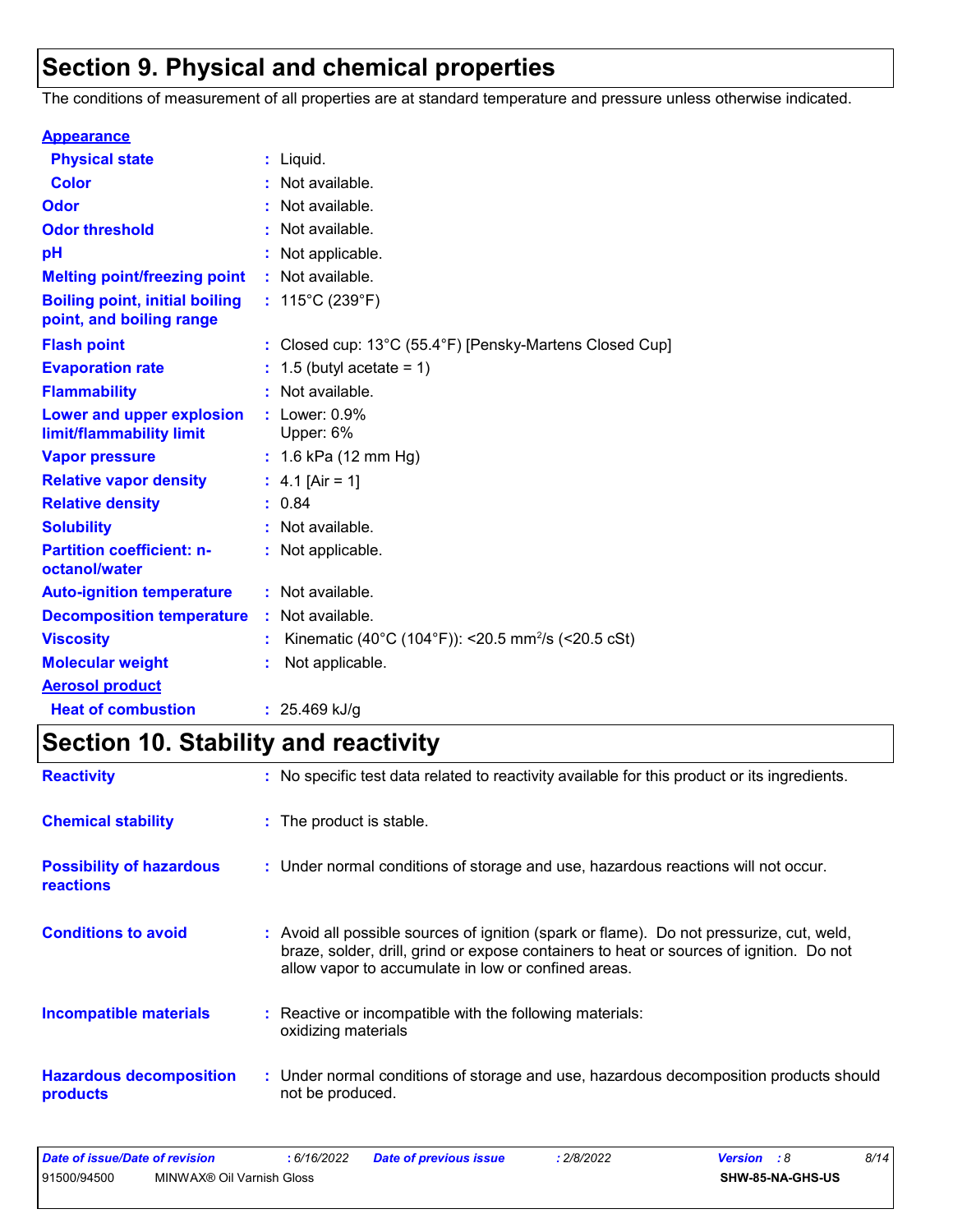## **Section 11. Toxicological information**

#### **Information on toxicological effects**

#### **Acute toxicity**

| <b>Product/ingredient name</b> | <b>Result</b> | <b>Species</b> | <b>Dose</b>           | <b>Exposure</b> |
|--------------------------------|---------------|----------------|-----------------------|-----------------|
| Zirconium 2-Ethylhexanoate     | LD50 Dermal   | Rabbit         | $>5$ g/kg             |                 |
|                                | ILD50 Oral    | Rat            | $>5$ g/kg             |                 |
| Methyl Ethyl Ketoxime          | ILD50 Oral    | Rat            | $ 930 \text{ mg/kg} $ |                 |

#### **Irritation/Corrosion**

| <b>Product/ingredient name</b> | <b>Result</b>           | <b>Species</b> | <b>Score</b> | <b>Exposure</b> | <b>Observation</b> |
|--------------------------------|-------------------------|----------------|--------------|-----------------|--------------------|
| Methyl Ethyl Ketoxime          | IEves - Severe irritant | Rabbit         |              | 100 uL          |                    |

#### **Sensitization**

Not available.

#### **Mutagenicity**

Not available.

#### **Carcinogenicity**

Not available.

#### **Reproductive toxicity**

Not available.

#### **Teratogenicity**

Not available.

#### **Specific target organ toxicity (single exposure)**

| <b>Name</b>                       | <b>Category</b> | <b>Route of</b><br>exposure | <b>Target organs</b>              |
|-----------------------------------|-----------------|-----------------------------|-----------------------------------|
| Lt. Aliphatic Hydrocarbon Solvent | Category 3      |                             | Respiratory tract<br>l irritation |
|                                   | Category 3      |                             | l Narcotic effects                |
| Light Aliphatic Hydrocarbon       | Category 3      |                             | Respiratory tract<br>l irritation |
|                                   | Category 3      |                             | l Narcotic effects                |
| Methyl Ethyl Ketoxime             | Category 1      |                             | upper respiratory<br>tract        |
|                                   | Category 3      |                             | Narcotic effects                  |

#### **Specific target organ toxicity (repeated exposure)**

| <b>Name</b>                       | <b>Category</b> | <b>Route of</b><br><b>exposure</b> | <b>Target organs</b> |
|-----------------------------------|-----------------|------------------------------------|----------------------|
| Lt. Aliphatic Hydrocarbon Solvent | Category 2      |                                    |                      |
| Light Aliphatic Hydrocarbon       | Category 2      |                                    |                      |
| Methyl Ethyl Ketoxime             | Category 2      |                                    | blood system         |

#### **Aspiration hazard**

| <b>Name</b>                       | <b>Result</b>                         |
|-----------------------------------|---------------------------------------|
| Lt. Aliphatic Hydrocarbon Solvent | <b>ASPIRATION HAZARD - Category 1</b> |
| Light Aliphatic Hydrocarbon       | <b>ASPIRATION HAZARD - Category 1</b> |

#### **Information on the likely routes of exposure :** Not available.

#### **Potential acute health effects**

*Date of issue/Date of revision* **:** *6/16/2022 Date of previous issue : 2/8/2022 Version : 8 9/14* 91500/94500 MINWAX® Oil Varnish Gloss **SHW-85-NA-GHS-US**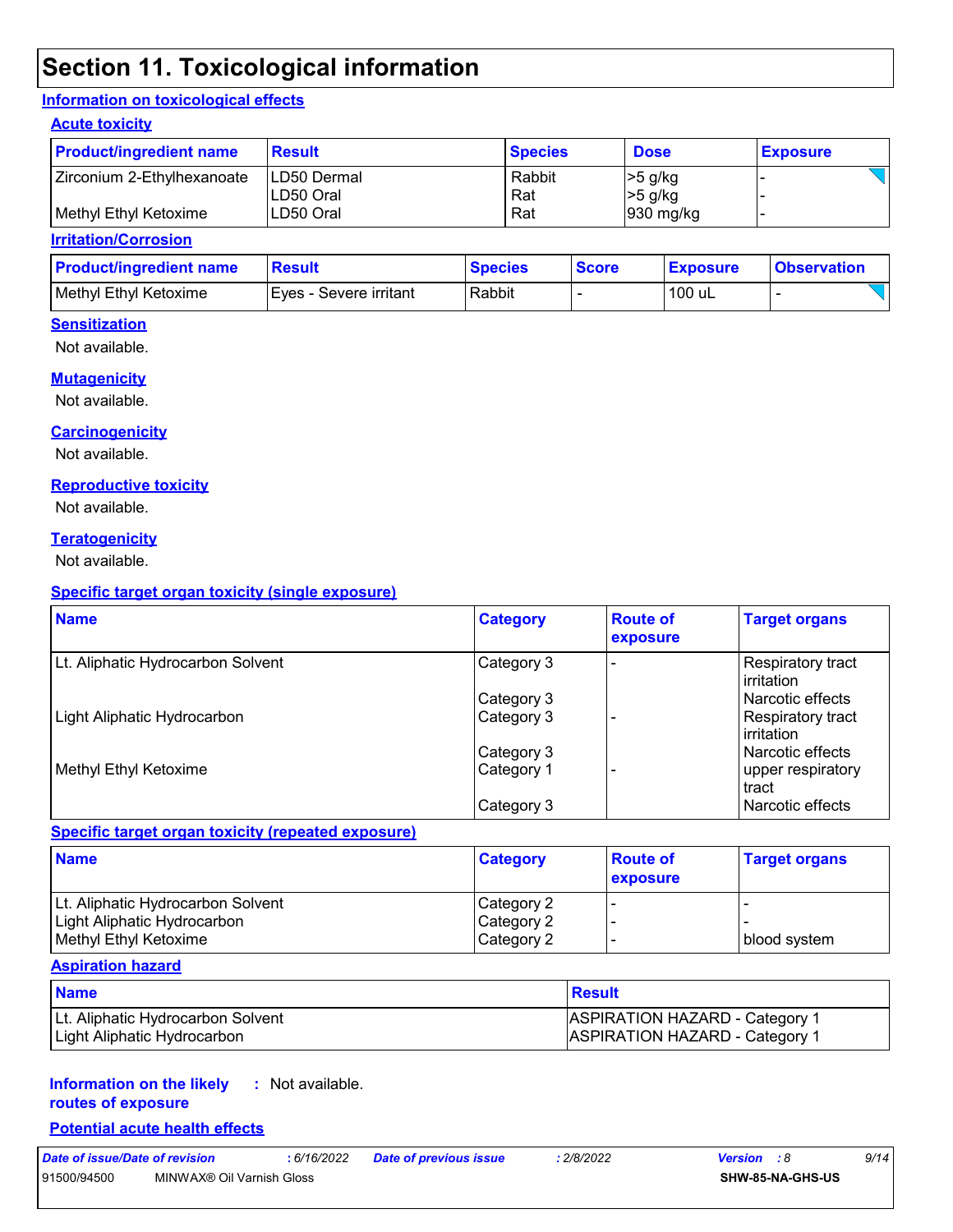# **Section 11. Toxicological information**

| <b>Eye contact</b>                                            | : No known significant effects or critical hazards.                                                                                                                                                                                                                     |
|---------------------------------------------------------------|-------------------------------------------------------------------------------------------------------------------------------------------------------------------------------------------------------------------------------------------------------------------------|
| <b>Inhalation</b>                                             | : Can cause central nervous system (CNS) depression. May cause drowsiness or<br>dizziness. May cause respiratory irritation.                                                                                                                                            |
| <b>Skin contact</b>                                           | : May cause an allergic skin reaction.                                                                                                                                                                                                                                  |
| <b>Ingestion</b>                                              | : Can cause central nervous system (CNS) depression. May be fatal if swallowed and<br>enters airways.                                                                                                                                                                   |
|                                                               | <b>Symptoms related to the physical, chemical and toxicological characteristics</b>                                                                                                                                                                                     |
| <b>Eye contact</b>                                            | : No specific data.                                                                                                                                                                                                                                                     |
| <b>Inhalation</b>                                             | : Adverse symptoms may include the following:<br>respiratory tract irritation<br>coughing<br>nausea or vomiting<br>headache<br>drowsiness/fatigue<br>dizziness/vertigo<br>unconsciousness<br>reduced fetal weight<br>increase in fetal deaths<br>skeletal malformations |
| <b>Skin contact</b>                                           | : Adverse symptoms may include the following:<br>irritation<br>redness<br>reduced fetal weight<br>increase in fetal deaths<br>skeletal malformations                                                                                                                    |
| <b>Ingestion</b>                                              | : Adverse symptoms may include the following:<br>nausea or vomiting<br>reduced fetal weight<br>increase in fetal deaths<br>skeletal malformations                                                                                                                       |
|                                                               | Delayed and immediate effects and also chronic effects from short and long term exposure                                                                                                                                                                                |
| <b>Short term exposure</b>                                    |                                                                                                                                                                                                                                                                         |
| <b>Potential immediate</b><br>effects                         | : Not available.                                                                                                                                                                                                                                                        |
| <b>Potential delayed effects</b><br><b>Long term exposure</b> | : Not available.                                                                                                                                                                                                                                                        |
| <b>Potential immediate</b><br>effects                         | : Not available.                                                                                                                                                                                                                                                        |
| <b>Potential delayed effects</b>                              | : Not available.                                                                                                                                                                                                                                                        |
| <b>Potential chronic health effects</b><br>Not available.     |                                                                                                                                                                                                                                                                         |
| <b>General</b>                                                | May cause damage to organs through prolonged or repeated exposure. Once<br>sensitized, a severe allergic reaction may occur when subsequently exposed to very low<br>levels.                                                                                            |
| <b>Carcinogenicity</b>                                        | : No known significant effects or critical hazards.                                                                                                                                                                                                                     |
| <b>Mutagenicity</b>                                           | No known significant effects or critical hazards.                                                                                                                                                                                                                       |
| <b>Teratogenicity</b>                                         | Suspected of damaging the unborn child.                                                                                                                                                                                                                                 |
| <b>Developmental effects</b>                                  | No known significant effects or critical hazards.                                                                                                                                                                                                                       |
| <b>Fertility effects</b>                                      | No known significant effects or critical hazards.                                                                                                                                                                                                                       |
|                                                               | 0.00000                                                                                                                                                                                                                                                                 |

| Date of issue/Date of revision |                           | : 6/16/2022 | Date of previous issue | 2/8/2022 | <b>Version</b> : 8 |                         | 10/14 |  |
|--------------------------------|---------------------------|-------------|------------------------|----------|--------------------|-------------------------|-------|--|
| 91500/94500                    | MINWAX® Oil Varnish Gloss |             |                        |          |                    | <b>SHW-85-NA-GHS-US</b> |       |  |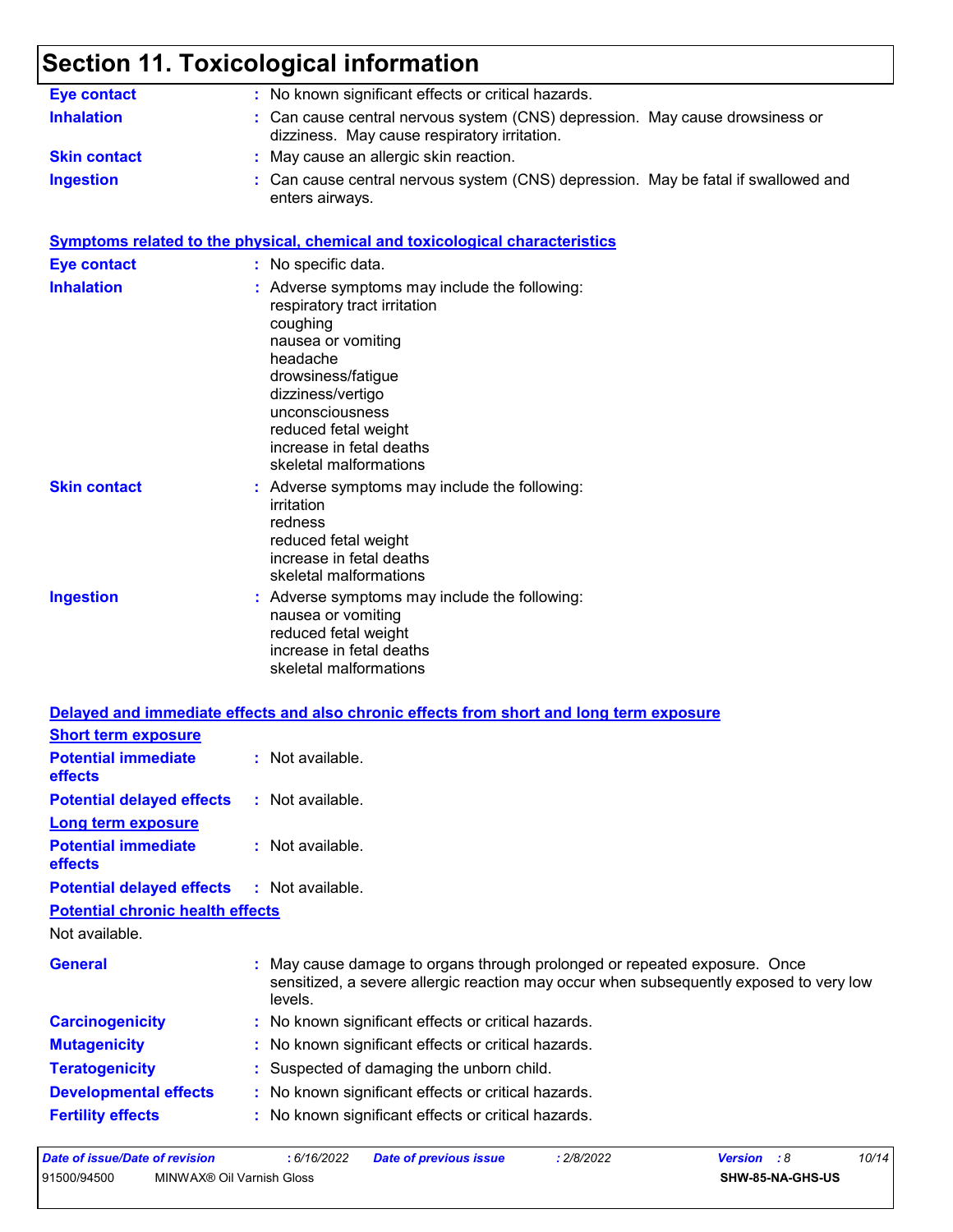### **Section 11. Toxicological information**

**Numerical measures of toxicity**

**Acute toxicity estimates**

Not available.

## **Section 12. Ecological information**

#### **Toxicity**

| <b>Product/ingredient name</b>                       | <b>Result</b>                                                          | <b>Species</b>                                                         | <b>Exposure</b>       |
|------------------------------------------------------|------------------------------------------------------------------------|------------------------------------------------------------------------|-----------------------|
| Lt. Aliphatic Hydrocarbon<br>Solvent                 | Acute LC50 >100000 ppm Fresh water                                     | <b>Fish - Oncorhynchus mykiss</b>                                      | 96 hours              |
| Light Aliphatic Hydrocarbon<br>Methyl Ethyl Ketoxime | Acute LC50 2200 µg/l Fresh water<br>Acute LC50 843000 µg/l Fresh water | <b>Fish - Lepomis macrochirus</b><br><b>Fish - Pimephales promelas</b> | ∣4 days<br>l 96 hours |

#### **Persistence and degradability**

Not available.

#### **Bioaccumulative potential**

| <b>Product/ingredient name</b>                      | $LoaPow$ | <b>BCF</b>            | <b>Potential</b> |
|-----------------------------------------------------|----------|-----------------------|------------------|
| Lt. Aliphatic Hydrocarbon<br>Solvent                |          | 10 to 2500            | high             |
| Zirconium 2-Ethylhexanoate<br>Methyl Ethyl Ketoxime |          | 2.96<br>$12.5$ to 5.8 | low<br>low       |

#### **Mobility in soil**

**Soil/water partition coefficient (K**<sub>oc</sub>) **:** Not available.

**Other adverse effects :** No known significant effects or critical hazards.

## **Section 13. Disposal considerations**

The generation of waste should be avoided or minimized wherever possible. Disposal of this product, solutions and any by-products should at all times comply with the requirements of environmental protection and waste disposal legislation and any regional local authority requirements. Dispose of surplus and non-recyclable products via a licensed waste disposal contractor. Waste should not be disposed of untreated to the sewer unless fully compliant with the requirements of all authorities with jurisdiction. Waste packaging should be recycled. Incineration or landfill should only be considered when recycling is not feasible. This material and its container must be disposed of in a safe way. Care should be taken when handling emptied containers that have not been cleaned or rinsed out. Empty containers or liners may retain some product residues. Vapor from product residues may create a highly flammable or explosive atmosphere inside the container. Do not cut, weld or grind used containers unless they have been cleaned thoroughly internally. Avoid dispersal of spilled material and runoff and contact with soil, waterways, drains and sewers. **Disposal methods :**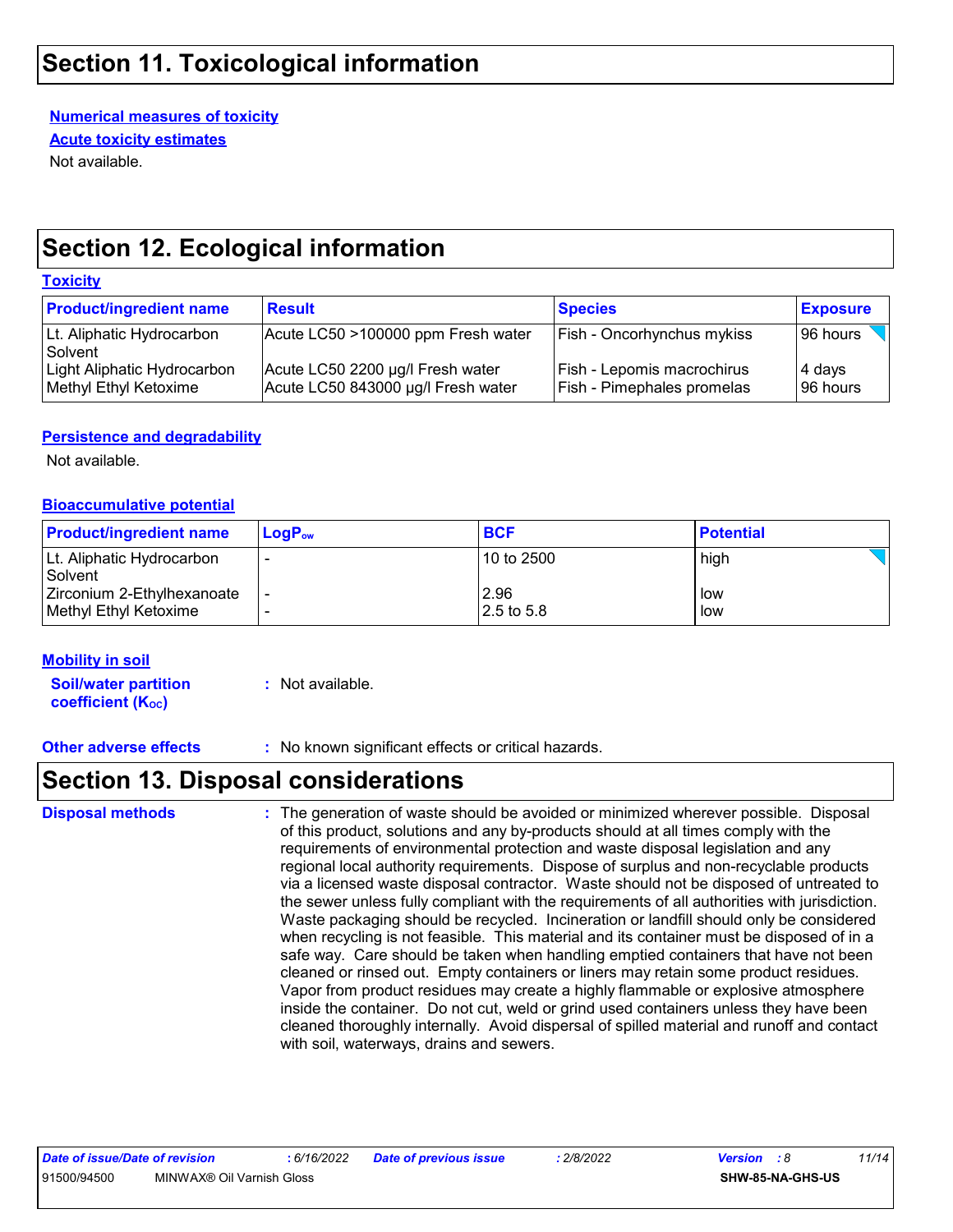|  |  | <b>Section 14. Transport information</b> |  |
|--|--|------------------------------------------|--|
|--|--|------------------------------------------|--|

|                                         | <b>DOT</b><br><b>Classification</b>                                                                                                     | <b>TDG</b><br><b>Classification</b>                                                                                                                                                                                                                                                                                                                                                                                                                                                                                                                                                         | <b>Mexico</b><br><b>Classification</b> | <b>IATA</b>                | <b>IMDG</b>                                |
|-----------------------------------------|-----------------------------------------------------------------------------------------------------------------------------------------|---------------------------------------------------------------------------------------------------------------------------------------------------------------------------------------------------------------------------------------------------------------------------------------------------------------------------------------------------------------------------------------------------------------------------------------------------------------------------------------------------------------------------------------------------------------------------------------------|----------------------------------------|----------------------------|--------------------------------------------|
| <b>UN number</b>                        | <b>UN1263</b>                                                                                                                           | <b>UN1263</b>                                                                                                                                                                                                                                                                                                                                                                                                                                                                                                                                                                               | <b>UN1263</b>                          | <b>UN1263</b>              | <b>UN1263</b>                              |
| <b>UN proper</b><br>shipping name       | <b>PAINT</b>                                                                                                                            | <b>PAINT</b>                                                                                                                                                                                                                                                                                                                                                                                                                                                                                                                                                                                | <b>PAINT</b>                           | <b>PAINT</b>               | <b>PAINT</b>                               |
| <b>Transport</b><br>hazard class(es)    | $\mathbf{3}$                                                                                                                            | 3                                                                                                                                                                                                                                                                                                                                                                                                                                                                                                                                                                                           | 3                                      | 3                          | $\mathbf{3}$                               |
| <b>Packing group</b>                    | $\mathbf{II}$                                                                                                                           | Ш                                                                                                                                                                                                                                                                                                                                                                                                                                                                                                                                                                                           | $\mathbf{II}$                          | $\ensuremath{\mathsf{II}}$ | $\ensuremath{\mathsf{II}}$                 |
| <b>Environmental</b><br>hazards         | No.                                                                                                                                     | No.                                                                                                                                                                                                                                                                                                                                                                                                                                                                                                                                                                                         | No.                                    | No.                        | No.                                        |
| <b>Additional</b><br><b>information</b> | <b>ERG No.</b><br>128                                                                                                                   | Product classified<br>as per the<br>following sections<br>of the<br>Transportation of<br>Dangerous Goods<br>Regulations:<br>2.18-2.19 (Class<br>3).<br><b>ERG No.</b><br>128                                                                                                                                                                                                                                                                                                                                                                                                                | <b>ERG No.</b><br>128                  |                            | <b>Emergency</b><br>schedules F-E, S-<br>E |
| <b>Transport in bulk according</b>      | Special precautions for user : Multi-modal shipping descriptions are provided for informational purposes and do not<br>: Not available. | consider container sizes. The presence of a shipping description for a particular<br>mode of transport (sea, air, etc.), does not indicate that the product is packaged<br>suitably for that mode of transport. All packaging must be reviewed for suitability<br>prior to shipment, and compliance with the applicable regulations is the sole<br>responsibility of the person offering the product for transport. People loading and<br>unloading dangerous goods must be trained on all of the risks deriving from the<br>substances and on all actions in case of emergency situations. |                                        |                            |                                            |

**Proper shipping name :**

: Not available.

## **Section 15. Regulatory information**

#### **SARA 313**

SARA 313 (40 CFR 372.45) supplier notification can be found on the Environmental Data Sheet.

#### **California Prop. 65**

WARNING: This product contains chemicals known to the State of California to cause cancer and birth defects or other reproductive harm.

#### **International regulations**

| Date of issue/Date of revision |                           | 6/16/2022 | <b>Date of previous issue</b> | 2/8/2022 | <b>Version</b> : 8 |                  | 12/14 |  |
|--------------------------------|---------------------------|-----------|-------------------------------|----------|--------------------|------------------|-------|--|
| 91500/94500                    | MINWAX® Oil Varnish Gloss |           |                               |          |                    | SHW-85-NA-GHS-US |       |  |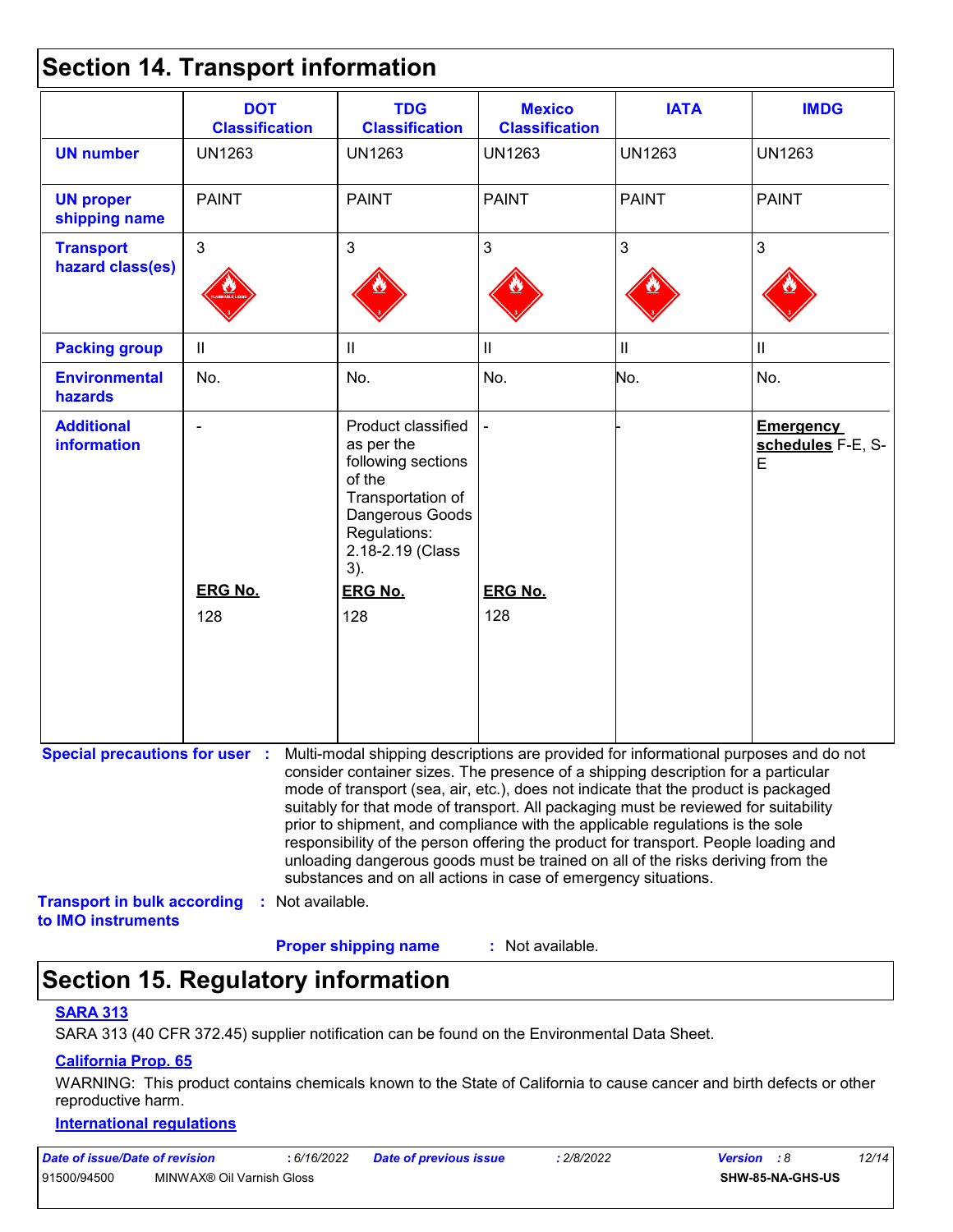## **Section 15. Regulatory information**

| <b>International lists</b> | : Australia inventory (AIIC): Not determined.                |
|----------------------------|--------------------------------------------------------------|
|                            | China inventory (IECSC): Not determined.                     |
|                            | Japan inventory (CSCL): Not determined.                      |
|                            | Japan inventory (ISHL): Not determined.                      |
|                            | Korea inventory (KECI): Not determined.                      |
|                            | New Zealand Inventory of Chemicals (NZIoC): Not determined.  |
|                            | Philippines inventory (PICCS): Not determined.               |
|                            | Taiwan Chemical Substances Inventory (TCSI): Not determined. |
|                            | Thailand inventory: Not determined.                          |
|                            | Turkey inventory: Not determined.                            |
|                            | Vietnam inventory: Not determined.                           |

### **Section 16. Other information**

**Hazardous Material Information System (U.S.A.)**

| <b>Health</b>           | 3 |
|-------------------------|---|
| <b>Flammability</b>     | 3 |
| <b>Physical hazards</b> |   |
|                         |   |

**The customer is responsible for determining the PPE code for this material. For more information on HMIS® Personal Protective Equipment (PPE) codes, consult the HMIS® Implementation Manual.**

**Caution: HMIS® ratings are based on a 0-4 rating scale, with 0 representing minimal hazards or risks, and 4 representing significant hazards or risks. Although HMIS® ratings and the associated label are not required on SDSs or products leaving a facility under 29 CFR 1910.1200, the preparer may choose to provide them. HMIS® ratings are to be used with a fully implemented HMIS® program. HMIS® is a registered trademark and service mark of the American Coatings Association, Inc.**

**Procedure used to derive the classification**

| <b>Classification</b>                                                 | <b>Justification</b>      |
|-----------------------------------------------------------------------|---------------------------|
| FLAMMABLE LIQUIDS - Category 2                                        | On basis of test data     |
| SKIN SENSITIZATION - Category 1                                       | <b>Calculation method</b> |
| <b>TOXIC TO REPRODUCTION - Category 2</b>                             | Calculation method        |
| SPECIFIC TARGET ORGAN TOXICITY (SINGLE EXPOSURE) (Respiratory tract   | <b>Calculation method</b> |
| irritation) - Category 3                                              |                           |
| SPECIFIC TARGET ORGAN TOXICITY (SINGLE EXPOSURE) (Narcotic effects) - | Calculation method        |
| Category 3                                                            |                           |
| SPECIFIC TARGET ORGAN TOXICITY (REPEATED EXPOSURE) - Category 2       | Calculation method        |
| <b>ASPIRATION HAZARD - Category 1</b>                                 | Calculation method        |

| <b>History</b>                    |                                                                                                                                                                                                                                                                                                                                                                                                                                                                                                                                          |
|-----------------------------------|------------------------------------------------------------------------------------------------------------------------------------------------------------------------------------------------------------------------------------------------------------------------------------------------------------------------------------------------------------------------------------------------------------------------------------------------------------------------------------------------------------------------------------------|
| Date of printing                  | : 6/16/2022                                                                                                                                                                                                                                                                                                                                                                                                                                                                                                                              |
| Date of issue/Date of<br>revision | : 6/16/2022                                                                                                                                                                                                                                                                                                                                                                                                                                                                                                                              |
| Date of previous issue            | : 2/8/2022                                                                                                                                                                                                                                                                                                                                                                                                                                                                                                                               |
| <b>Version</b>                    | :8                                                                                                                                                                                                                                                                                                                                                                                                                                                                                                                                       |
| <b>Key to abbreviations</b>       | $\therefore$ ATE = Acute Toxicity Estimate<br><b>BCF</b> = Bioconcentration Factor<br>GHS = Globally Harmonized System of Classification and Labelling of Chemicals<br>IATA = International Air Transport Association<br>IBC = Intermediate Bulk Container<br>IMDG = International Maritime Dangerous Goods<br>LogPow = logarithm of the octanol/water partition coefficient<br>MARPOL = International Convention for the Prevention of Pollution From Ships, 1973<br>as modified by the Protocol of 1978. ("Marpol" = marine pollution) |

| Date of issue/Date of revision |                           | 6/16/2022 | <b>Date of previous issue</b> | 2/8/2022 | <b>Version</b> : 8      |  | 13/14 |
|--------------------------------|---------------------------|-----------|-------------------------------|----------|-------------------------|--|-------|
| 91500/94500                    | MINWAX® Oil Varnish Gloss |           |                               |          | <b>SHW-85-NA-GHS-US</b> |  |       |